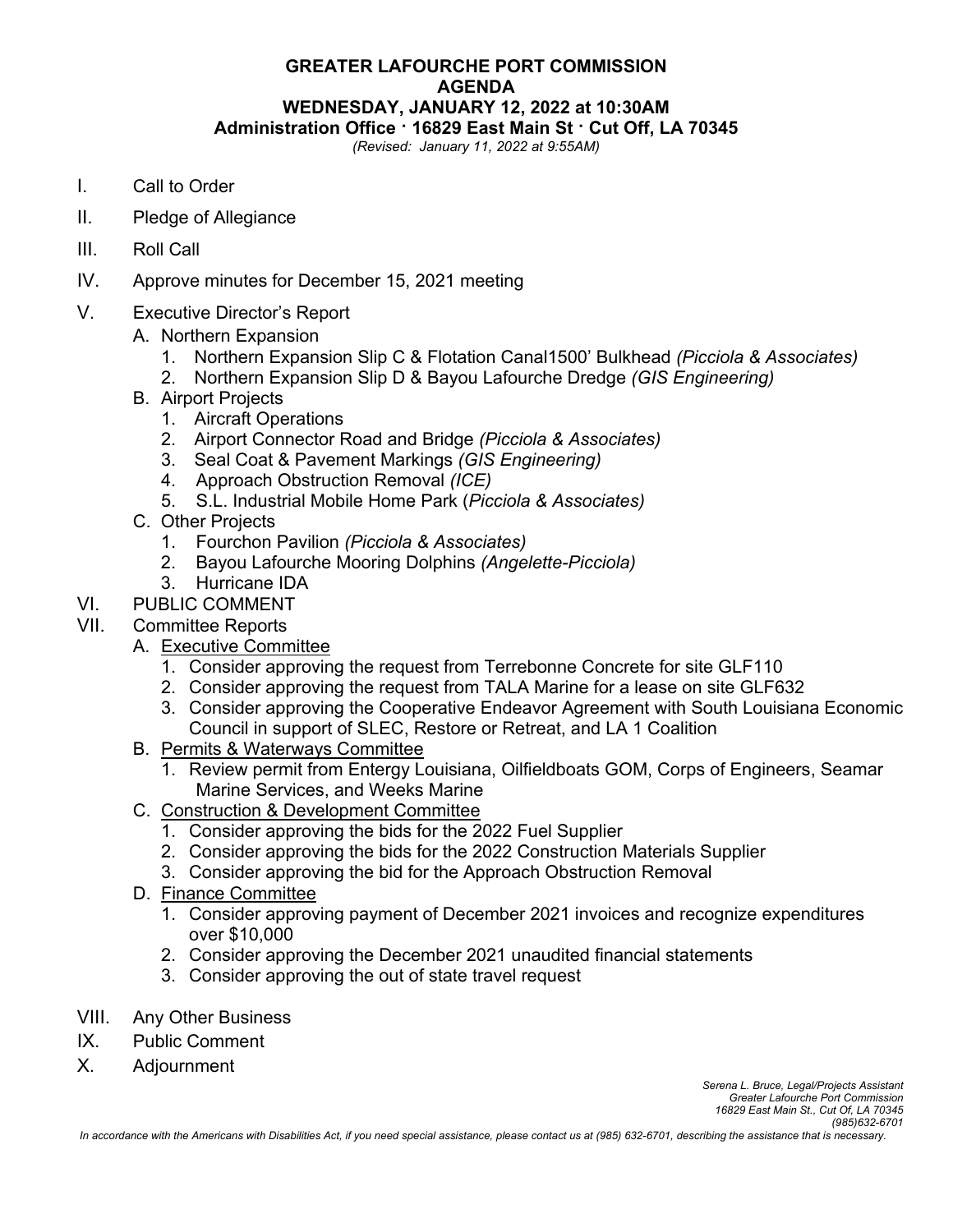## **OFFICIAL PROCEEDINGS OF THE GREATER LAFOURCHE PORT COMMISSION January 12, 2022**

The Board of Commissioners of the Greater Lafourche Port Commission met in regular session on Wednesday, January 12, 2022 at 10:30AM at the Administration Office 16829 East Main Street, Cut Off, LA 70345.

President Harris Cheramie Jr. called the meeting to order. Secretary M. Callais then called roll.

ATTENDED: Harris Cheramie, Jr., John D. Ordonne, Jimmy Lafont, Rodney J. Gisclair Sr., Larry Griffin, John Melancon, Jr., Mike Callais, and Kris Callais.

ABSENT: Curtis Pierce

Upon motion by Melancon second by Ordonne, with no public comment, the board unanimously approved the minutes for December 15, 2021 meeting.

## **Executive Director's Report**

 Northern Expansion – Engineer Joe Picciola reported the contractor APC Construction is on site, and they were issued the notice to proceed on January  $3<sup>rd</sup>$  for the Slip C & Flotation Canal Bulkhead project. The contractor is currently grading and shaping the site and installing the access roadway. They are complete with driving the test piles. Engineer John Plaisance reported Crosby Dredging has started back dredging on December 29<sup>th</sup> for the Slip D & Bayou Lafourche Dredge project. They expect to be complete sometime in February.

 Airport Projects – Davie Breaux report the operations for December were 519 operations, 2283 passengers, and 3200 vehicles. Engineer Joe Picciola reported on the Airport Connector Road and Bridge project. Sealevel Construction completed the demolition of the existing structures. The clearing and grubbing of the connector road and driving the test piles are complete. They are currently installing drainage on LA 3235 and driving sheet piles in Bayou Lafourche. Executive Director Chett Chiasson stated he will talk to the Parish President to give an update and presentation at one of their next council meetings. Engineer John Plaisance reported Gee Asphalt is the contractor for the Seal Coat & Pavement Markings project. They are currently signing the contracts and we plan to schedule a pre-construction meeting once we receive the contracts to issue the notice to proceed. Davie Breaux reported we received bids on the Approach Obstruction Removal. The low bid was from LMB Services in the amount of \$193,994.00. Engineer Joe Picciola reported we accepted bids on Monday for the S.L. Industrial Mobile Home Park. The low bid was from Onshore Materials in the amount of \$462,045.00. Chiasson stated before we approve the bid, we will discuss this with our tenant to make sure they are good with the numbers and what the rent will be before we move forward. We can have a special meeting in two weeks or wait until the February meeting to approve. Joe Picciola replied we have 45 days to award however the tenant does want this as soon as possible.

 Other Projects – Engineer Joe Picciola reported Onshore Construction Company is the contractor for the Fourchon Pavilion. The notice to proceed was issued on December  $13<sup>th</sup>$  and they are currently doing site prep and are expected to begin driving piles at the end of the week. Engineer Neil Angelette reported Bo-Mac Contractors is complete with the Bayou Lafourche Mooring Dolphins Removal project. We are waiting to receive the final substantial completion documents.

 Hurricane IDA – Chiasson reported this will be ongoing update for several more months. He reported the contractor DRC continues to remove the debris along the right of ways. They are gearing up to start hauling debris out of the Port which should be complete in the next 30 days. He reported yesterday at the Parish meeting, Parish President did mention that their contractor will make one final pass through Pointe Fourchon. Chiasson reported SEMS is complete with the environmental review of the Port Complex and we received their report today, so we will work through that with our consultant CSRS and should be ready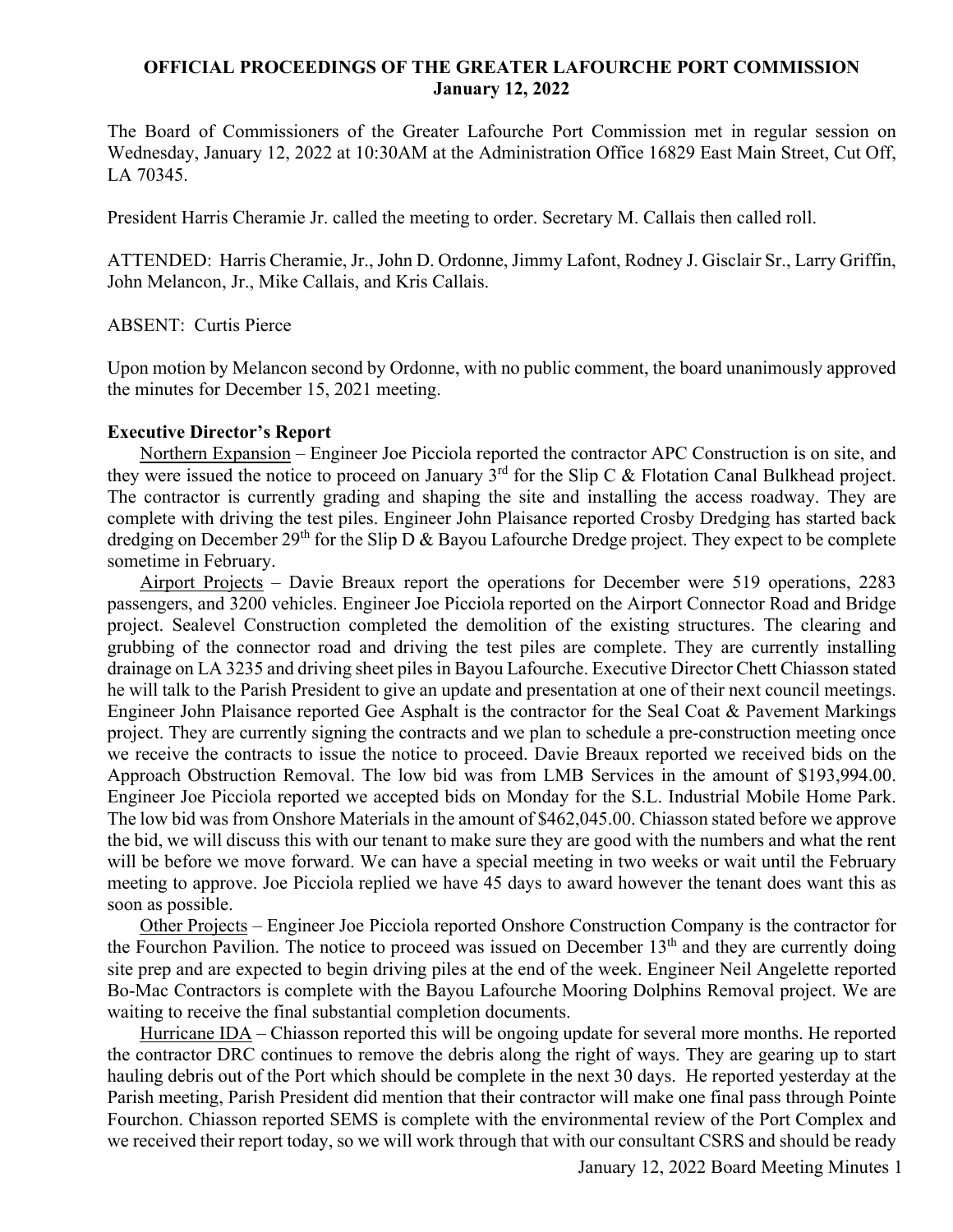to demolish the building soon. He reported we received 20 proposals for our Architectural and Engineer RFQ. We are in the process of rating the proposals and should soon be ready to send out contracts to start to see repairs taking place. Davie Breaux reported the contractor TBT Construction is ordering the material for the Mechanic Shop repairs. Once materials are received it will take a week or two to complete.

President Cheramie opened the floor for any public comment, there was none.

## **Committee Reports**

Executive Committee - The committee met January 10<sup>th</sup> in Cut Off. Present were Cheramie, Melancon, M. Callais, and R. Gisclair Sr.

 Upon motion by Griffin second by R. Gisclair, with no public comment, the board unanimously approved the request from Terrebonne Concrete to reduce the annual escalation rate from 5% to 2.5% for site GLF110.

 Upon motion by M. Callais second by Lafont, with no public comment, the board unanimously approved the request from TALA Marine for a lease on site GLF632 of 7.88 acres along Slip C and Flotation Canal. Chiasson stated this was previously the notice of offer which was agreed to with the current RFR holder.

 Upon motion by K. Callais second by Melancon, with no public comment, the board unanimously approved the 2022 Cooperative Endeavor Agreement with South Louisiana Economic Council (SLEC) to assist the Port with its economic development, infrastructure improvement plans, and coastal restoration by supporting SLEC for \$10,000, Restore or Retreat for \$12,000, and LA 1 Coalition for \$1,000.

Permits & Waterways Committee - The committee met January  $10<sup>th</sup>$  in Cut Off. Present were Lafont, Ordonne, Cheramie, with Pierce absent.

 Lafont presented for the board's review the permits from Entergy Louisiana, Oilfieldboats GOM, Corps of Engineers, Seamar Marine Services, and Weeks Marine.

Construction & Development Committee - The committee met January  $10<sup>th</sup>$  in Cut Off. Present were Griffin, Lafont, Cheramie, and K. Callais.

 Upon motion by Gisclair second by M. Callais, with no public comment, the board unanimously accepts the bid from Waguespack Oil Company for the 2022 Fuel Supplier at a markup rate of \$0.1995 for both gas and diesel.

 Upon motion by Griffin second by Ordonne, with no public comment, the board unanimously accepts the low bids for the 2022 Construction Materials Supplier with 17 items to Grand Isle Shipyard and 15 items to Onshore Materials.

 Upon motion by Griffin second by K. Callais, with no public comment, the board unanimously accepted the low bid from LMB Services, LLC for the Approach Obstruction Removal in the amount of \$193,994.00.

Finance Committee - The committee met January  $10<sup>th</sup>$  in Cut Off. Present were Melancon, M. Callais, Cheramie, and R. Gisclair.

 Upon motion by Melancon second by M. Callais, with no public comment, the board unanimously approved payment of December 2021 invoices and recognized expenditures over \$10,000 which total \$1,982,743.85.

 Upon motion by Melancon second by R. Gisclair, with no public comment, the board unanimously approved the December 2021 unaudited financial statements.

 Upon motion by Melancon second by Griffin, with no public comment, the board unanimously approved the out of state travel requests from Chett Chiasson and Commissioners to be determined to attend the AAPA Legislative Summit in DC March 28<sup>th</sup> to March 31<sup>st</sup>, and Chett Chiasson to attend the National Ocean Industries Association (NOIA) in Washington, DC April 20<sup>th</sup> to April 22<sup>nd</sup>.

 President Cheramie opened the floor for any other business. Davie Breaux reported on the previous concern of lights on structures near the Airport. He talked to Wayne Gautreaux with the Water District the stems were damaged during the storm on the nearby water towers which they came in on Monday and should be installing the lights today. He stated it is not required but they do it because it is near the Airport.